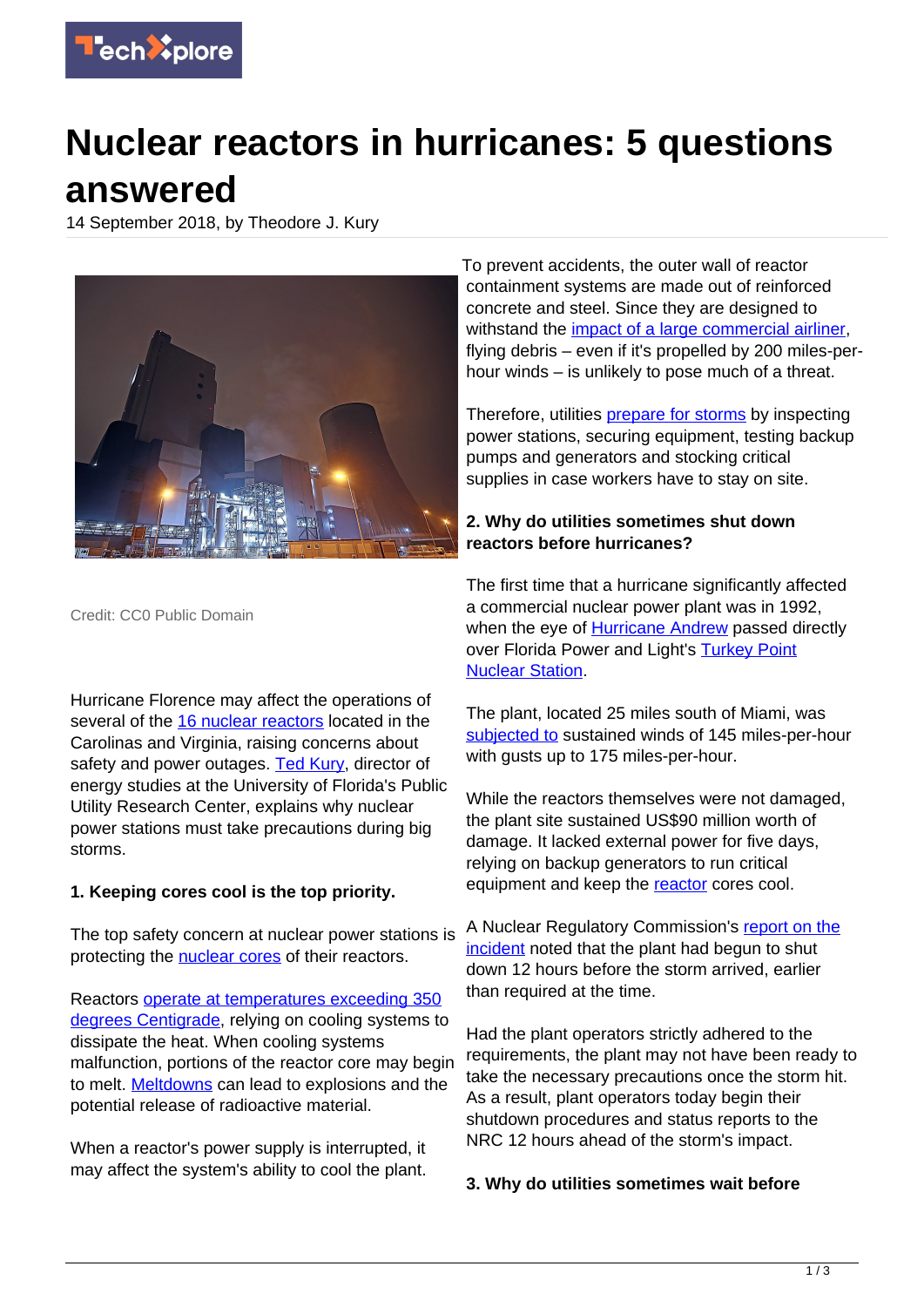

#### **turning reactors back on?**

At any given moment, the amount of power electricity grids generate must equal the amount customers consume plus what gets lost on its way to them. When there is no way to consume the power, or to transmit it, utilities halt generation.

And even when utilities take steps to protect the grid, such as by laying power lines underground to reduce the risks posed by downed trees and flying debris, it makes them more susceptible to storm surges and flooding.

Therefore, when large numbers of power lines and substations are disrupted, reactors once turned off may not be able come back on line until after all that infrastructure has been repaired.

Before [Hurricane Irma](https://www.eia.gov/todayinenergy/detail.php?id=32992) made landfall in South Florida in September of 2017, [Florida Power and](https://www.reuters.com/article/us-storm-irma-fpl-nuclear/fpl-shut-one-reactor-at-florida-turkey-point-ahead-of-irma-idUSKCN1BL0MD) [Light](https://www.reuters.com/article/us-storm-irma-fpl-nuclear/fpl-shut-one-reactor-at-florida-turkey-point-ahead-of-irma-idUSKCN1BL0MD) originally planned to shut down the Turkey Point reactors 24 hours in advance of landfall, but ultimately made the decision to leave one of them online as Irma's path changed.

### **4. What about the Fukushima disaster?**

[There was a major disaster at Japan's Fukushima](https://www.iaea.org/newscenter/news/iaea-releases-director-generals-report-on-fukushima-daiichi-accident) [Daiichi nuclear plant](https://www.iaea.org/newscenter/news/iaea-releases-director-generals-report-on-fukushima-daiichi-accident) in 2011. Few of the more than 100,000 people who were evacuated from the surrounding area have returned home, although the government has announced that it is safe to return to at least part of that region.

The disaster began when a tsunami caused by the [Tohoku earthquake](https://www.geolsoc.org.uk/Education-and-Careers/Plate-Tectonic-Stories/Outer-Isles-Pseudotachylytes/Tohoku-Earthquake) disabled emergency generators used to cool nuclear reactors, causing multiple meltdowns, followed by explosions and the release of radioactive material.

It changed how utilities prepare for major storms, including in [the U.S.](https://www.nrc.gov/reactors/operating/ops-experience/japan-dashboard.html), where the Nuclear Regulatory Commission strengthened [safety standards](https://www.nrc.gov/reactors/operating/ops-experience/japan-dashboard/priorities.html) across the board and [instituted customized requirements](https://www.nrc.gov/reactors/operating/ops-experience/japan-dashboard/japan-plants.html) [at some power stations](https://www.nrc.gov/reactors/operating/ops-experience/japan-dashboard/japan-plants.html).

## **5. What might happen in the Carolinas and Virginia?**

The U.S. gets about one-fifth of its electricity from nuclear energy but the region where Hurricane Florence will have the biggest impact relies on it more heavily.

About 57 percent of [South Carolina's grid](https://www.eia.gov/state/index.php?sid=SC) is nuclearpowered while [North Carolina](https://www.eia.gov/state/?sid=NC) and [Virginia](https://www.eia.gov/state/index.php?sid=VA) both get roughly a third of their electricity from [nuclear](https://techxplore.com/tags/nuclear+power+stations/) [power stations](https://techxplore.com/tags/nuclear+power+stations/).

Duke Energy, which owns [nearly all of the nuclear](https://www.reuters.com/article/storm-florence-nuclear/us-nuclear-power-plants-prepare-for-hurricane-florence-idUSL2N1VX1FW) [power stations in the Carolinas,](https://www.reuters.com/article/storm-florence-nuclear/us-nuclear-power-plants-prepare-for-hurricane-florence-idUSL2N1VX1FW) reportedly planned in advance to shut down some of these reactors [12](https://www.businessinsider.com/hurricane-florence-north-carolina-nuclear-power-plants-preparations-2018-9) [hours before the hurricane's landfall.](https://www.businessinsider.com/hurricane-florence-north-carolina-nuclear-power-plants-preparations-2018-9)

The company also predicted before the **hurricane** that as many as [three-quarters of its 4 million](https://apnews.com/7e9cac25a28d4781a184c913f6ec5c9a/The-Latest:-Duke-Energy-says-millions-could-lose-power) [customers](https://apnews.com/7e9cac25a28d4781a184c913f6ec5c9a/The-Latest:-Duke-Energy-says-millions-could-lose-power) in the Carolinas could lose [power](https://techxplore.com/tags/power/) in outages that could last for weeks – depending on the storm's severity and trajectory.

This article is republished from [The Conversation](http://theconversation.com) under a Creative Commons license. Read the [original article](https://theconversation.com/nuclear-reactors-in-hurricanes-5-questions-answered-103146).

Provided by The Conversation